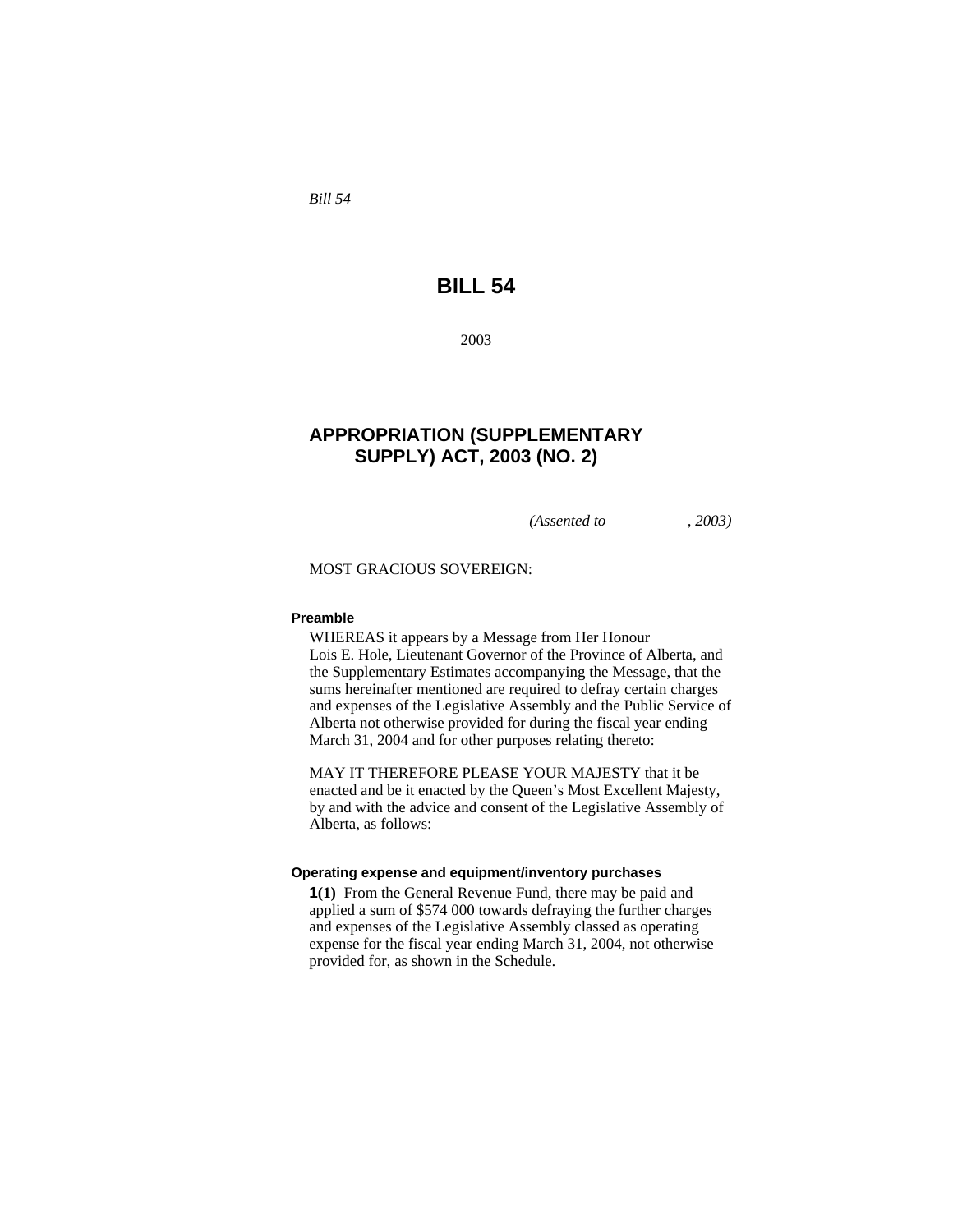**(2)** From the General Revenue Fund, there may be paid and applied a sum of \$1 227 721 000 towards defraying the further charges and expenses of the Public Service classed as operating expense or operating expense and equipment/inventory purchases for the fiscal year ending March 31, 2004, not otherwise provided for, as shown in the Schedule.

#### **Capital investment**

**2** From the General Revenue Fund, there may be paid and applied a sum of \$21 040 000 towards defraying the further charges and expenses of the Public Service classed as capital investment for the fiscal year ending March 31, 2004, not otherwise provided for, as shown in the Schedule.

#### **Accountability**

**3** The due application of all money expended under this Act shall be accounted for.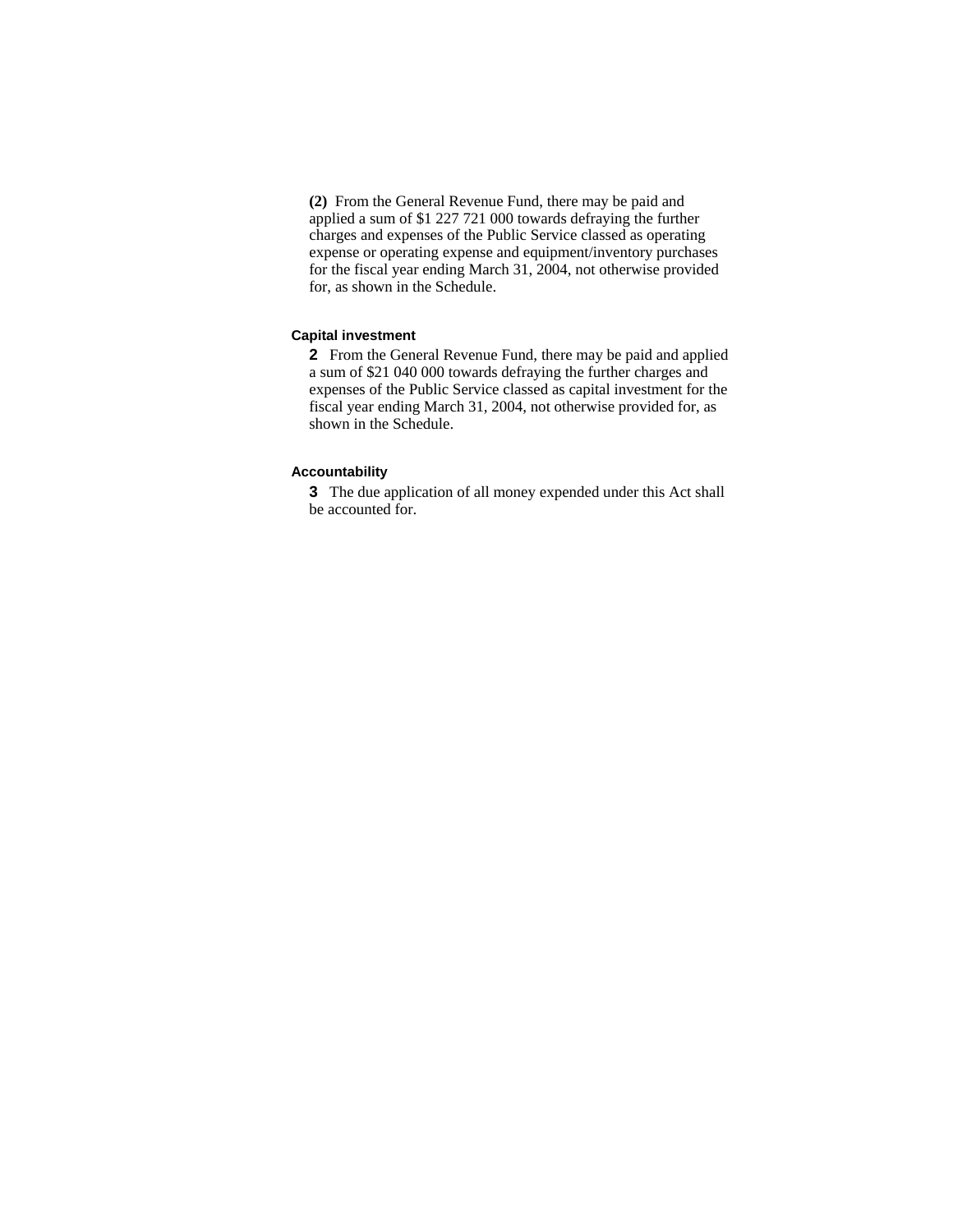#### **Schedule**

## Votes

### **LEGISLATIVE ASSEMBLY**

| OFFICE OF THE INFORMATION AND                    |                   |
|--------------------------------------------------|-------------------|
| PRIVACY COMMISSIONER<br><b>Operating Expense</b> | \$<br>574 000     |
|                                                  |                   |
| <b>GOVERNMENT</b>                                |                   |
| <b>ABORIGINAL AFFAIRS AND</b>                    |                   |
| NORTHERN DEVELOPMENT                             |                   |
| <b>Operating Expense</b>                         | \$<br>2 000 000   |
| <b>AGRICULTURE, FOOD AND</b>                     |                   |
| RURAL DEVELOPMENT                                |                   |
| Operating Expense and                            |                   |
| <b>Equipment/Inventory Purchases</b>             | \$<br>728 821 000 |
| <b>CHILDREN'S SERVICES</b>                       |                   |
| Operating Expense and                            |                   |
| <b>Equipment/Inventory Purchases</b>             | \$<br>864 000     |
| <b>COMMUNITY DEVELOPMENT</b>                     |                   |
| Operating Expense and                            |                   |
| <b>Equipment/Inventory Purchases</b>             | \$<br>1 000 000   |
| <b>ECONOMIC DEVELOPMENT</b>                      |                   |
| <b>Operating Expense</b>                         | \$<br>3 500 000   |
| <b>FINANCE</b>                                   |                   |
| Operating Expense and                            |                   |
| <b>Equipment/Inventory Purchases</b>             | \$<br>1 750 000   |
| <b>GOVERNMENT SERVICES</b>                       |                   |
| Operating Expense and                            |                   |
| <b>Equipment/Inventory Purchases</b>             | \$<br>600 000     |
| HUMAN RESOURCES AND                              |                   |
| <b>EMPLOYMENT</b>                                |                   |
| Operating Expense and                            |                   |
| <b>Equipment/Inventory Purchases</b>             | \$<br>32 000 000  |